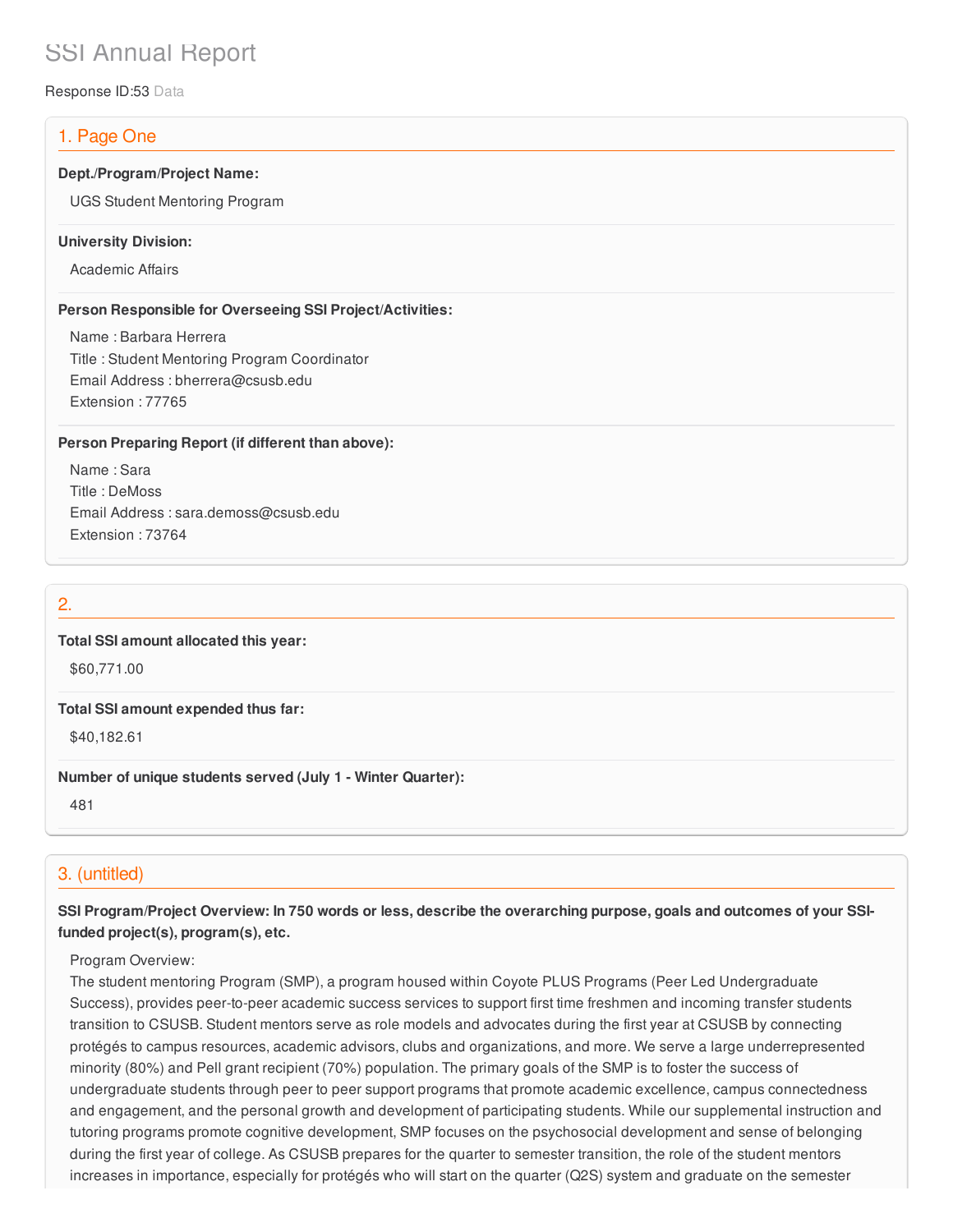system. As advocates, mentors are situated to share important Q2S transition information and talk through concerns related to the double transition; college transition and Q2S transition. Mentors work with students on time management planning, major exploration, goal setting, campus engagement, school/life balance, ways to engage with campus resources and services, and more.

In addition to the SMP – first year experience program, we are launching a second year experience program. The SMP-SYE will provide mentoring services to second year students. The goal of the program is to work with students to confirm current majors, declare a major, or explore majors so that by the beginning of the term mentees are confident with the major they have selected. Mentors will work closely with students to prepare them for third and fourth years. For example, mentors will work with mentees, the career center, and academic departments to gain an understanding of their major's internship/practicum requirements, identify potential internships, and become familiar with the application process. Students who are interested in study abroad will work with mentees and the study abroad office to gain familiarity of the program options, application process, and planning strategies. Students are also introduced to clubs and organizations, based on individual interest. So while the FYE programming focuses on the transition from postsecondary or community college to secondary four year institution, SYE aligns student experiences with career and professional goals so that by the third year students are engaging in their academic and professional development.

Students who participate in SMP-FYE, are retained at higher rates compared to non-participants. Retention rates from second to third year decrease at a significant rate. The goal of the SMP-SYE program is to close the retention gap between second and third year.

In addition to supporting the psychosocial needs of our student mentees, the SMP program employee's student assistants as mentors. This year we employed [INSERT NUMBER OF MENTORS] for the SMP-FYE program. Professional development of our student assistants is extensive and ongoing. This year we incorporated one leadership development and one educational experience that was open to student mentors first and then protégés. Professional and leadership development opportunities enrich the overall college experience.

## Program Goals:

The primary goal of our SMP-FYE is college transition and student success. While, the primary goal of the SMP-SYE is commitment to major and experiential planning to promote career readiness and employability. The collective goals of the SMP are as follows:

- Support GI 2025 by supporting college navigation, transition, and sense of belonging
- Support student needs during Q2S Transition
- Providing accessible mentoring services
- Provide opportunities for professional and leadership identity development by serving as student mentors

#### Outcomes:

- Increased retention second year retention rates
- Increased number of visits per student
- Professional development, increased confidence and professionalism, and the acquisition of transferable skills

# 4. (untitled)

Alignment to ILOs: To which of the following Institutional Learning Outcomes (ILOs) do you feel as though your SSI-funded project aligns? (Check all that apply.) Details regarding the ILOs can be found on Office of [Academic](https://www.csusb.edu/sites/csusb/files/CSUSB_Institutional_Learning_Outcomes-Endorsed.pdf) Programs website.

Breadth of Knowledge Depth of Knowledge Critical Literacies Ways of Reasoning and Inquiry Creativity and Innovation Integrative Learning Engagement in the Campus, Local, and Global Communities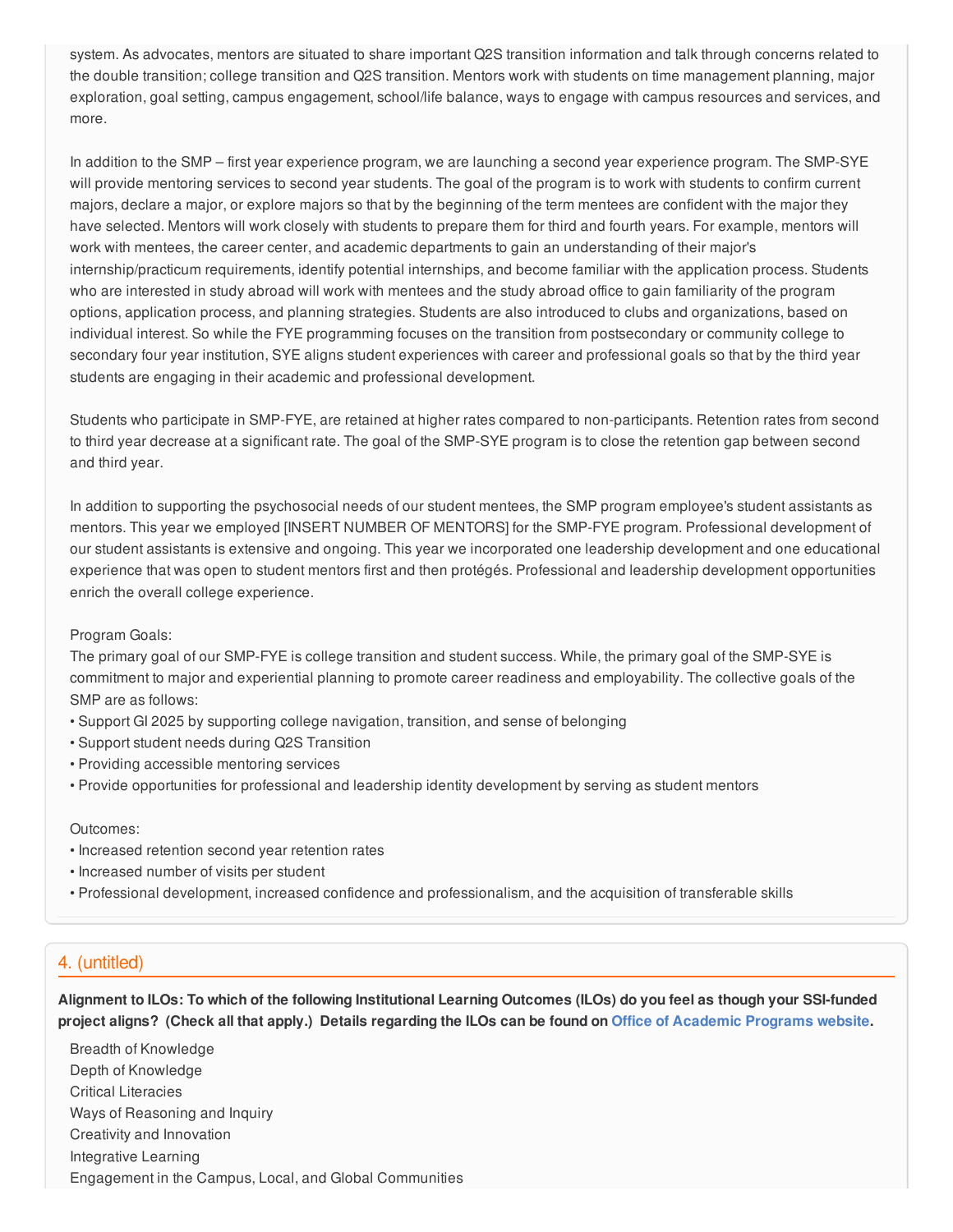# 5. (untitled)

SSI-Funded Activities: Please list and describe the activities undertaken through winter quarter with your SSI allocation. **This section should address only those activities occurring this fiscal year.**

Fall 2018 & Winter 2019

- 3354 mentoring sessions
- 453 unique mentoring sessions
- 36 student mentors
- Program Activities:
- Training and professional development
- o Two day SMP training
- o CSUSB Paraprofessional Training
- Library Ambassador Training

o SMP collaborated with library faculty to plan and pilot a library ambassador program for USTD 100 courses fall 2018 and continued the program winter 2019

- Time management and goal setting coaching
- Cross campus collaboration; event presentations and tabling
- Mentoring sessions:
- o Relationship building activities
- o Engaged in habits of successful student discussion with protégés during mentoring sessions
- o Helped protégé engage in self-reflection (includes identifying personal strengths and weaknesses
- o Time management
- o Goal Setting
- o Campus resources
- o Test preparation
- o High school versus college coaching
- o Engaged in relationship building with protégés
- o Blackboard orientation and assistance
- o Registration preparation
- School life balance activity coordination and implementation for protégés
- Mentor meetings
- o Planning and attendance
- o Collaborate with campus departments, organizations, and constituents to develop content for meetings
- Plan and deliver workshops
- o Theme based for students
- o Recruitment for students interested in becoming mentors
- Recruitment, interviewing, and student mentor hiring
- o Participate in candidate interviews
- o Participate in candidate selection
- CFS planning
- o Beginning summer 2018, Mentors participate in CFS (funded by CFS)
- o Winter 2019, student mentors worked on planning the summer curriculum for CFS

# 6. (untitled)

**Progress Towards Outcomes/Cumulative Findings: Describe the progress you have made toward your original SSI goals** and outcomes though winter quarter. Indicate clearly how student success was enhanced by your program or service/s. Be sure to include the measures you employed and evidence/data you collected for each outcome where appropriate.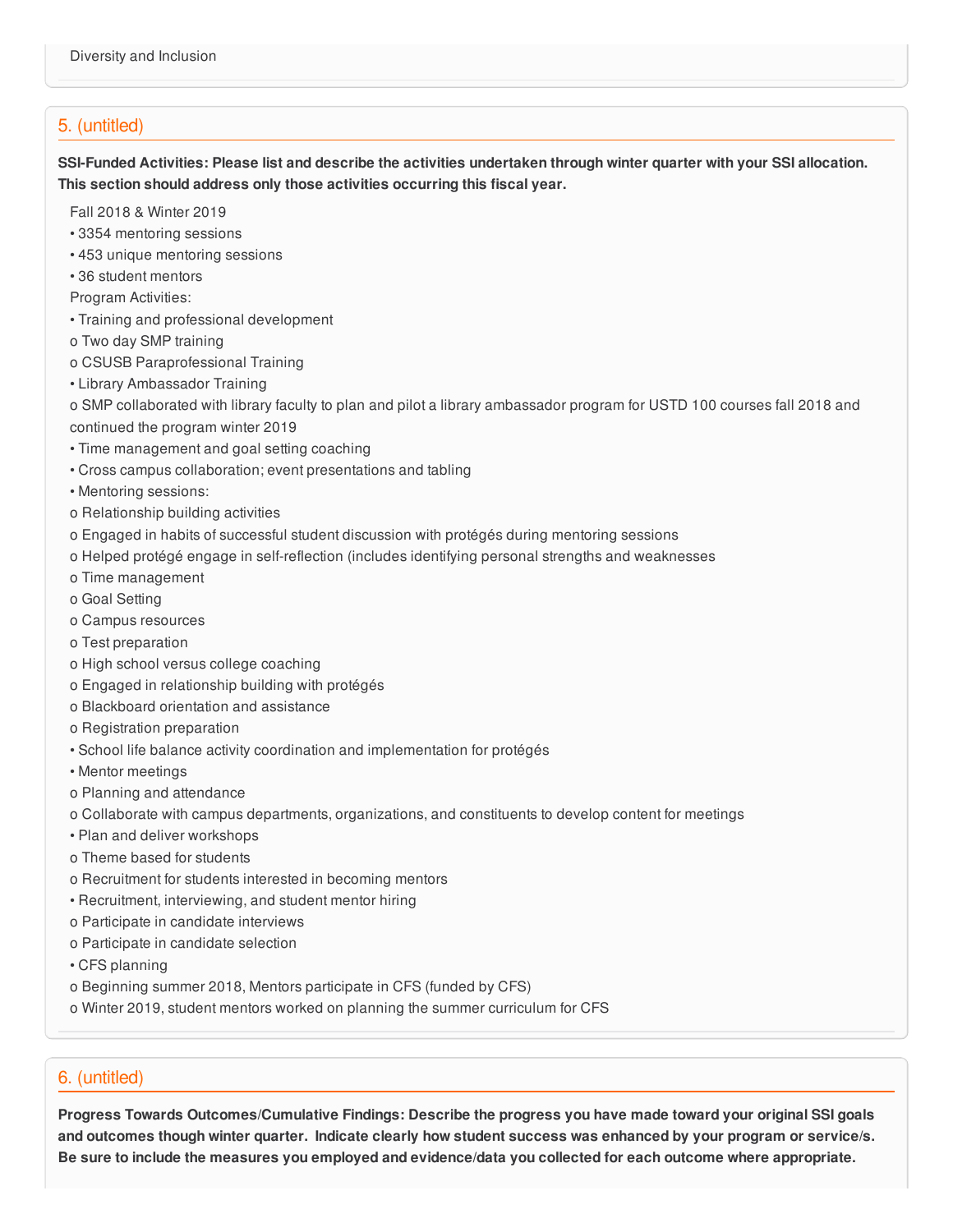Utilization Outcome Findings Fall 2018 – Winter 2019 Fall 2017 – Winter 2018

Unique Visits 481 558 Total Visits 5383 4669 Student Mentor Unique Visits 453 519 Student Mentor Total Visits 3354 2398 Computer Lab or Study Space Unique Visits 239 294 Computer Lab or Study Space Total Visits 1867 2176 Other Unique Visits 91 44 Other Total Visits 164 96

Retention Rates (SMP Participants v. Non-Participants)

Retrieved from Institutional Research https://dashboard.csusb.edu/idashboards/html5/?guestuser=idashguest&dashID=300

## Survey Data

At the conclusion of the 2017/2018 academic year program participants received a satisfaction/experience survey. Participant responses are in line with program goals and reveal the following:

- Acquisition of time management skills
- Acquisition of goal setting skills
- Increased confidence
- Increased comfort vising professors during office hours
- College navigation tools and skills
- Student development
- Increased student engagement

# 7. (untitled)

**Recommendations for Continual Improvement/Action Plan: Based on the analysis of your assessment results, what** actionable steps can be taken to make improvements? How can you improve students' achievement of the SLO or your **office's performance in terms of operations? What is your expected timeline?**

We know that participation in the SMP improves retention rates and the number of participants has decreased since 2016. The decline in participation could be a result of the addition and growth of professional advisors. While peer advising exists on campus, the role of a peer advisor and peer/student mentor differ. As a result, we can improve upon our recruitment and outreach plan with the goal of increasing our cohort size for 2019/2020.

Additional areas for improvement are as follows:

• Providing opportunities professional development and team building opportunities, on and off campus for student mentors and protégés

- Professional development opportunities for the SMP staff
- Improve social media presence to sustain and increase student engagement with SMP

# Resources for Continual Improvement/Action Plan: What additional resources, if any, are needed to bring the above **continual improvements to fruition?**

As the SMP is part of Coyote PLUS Programs department, an additional support staff would help to provide the coordinators with some time to review current programming, make changes, and focus more on professional development opportunities.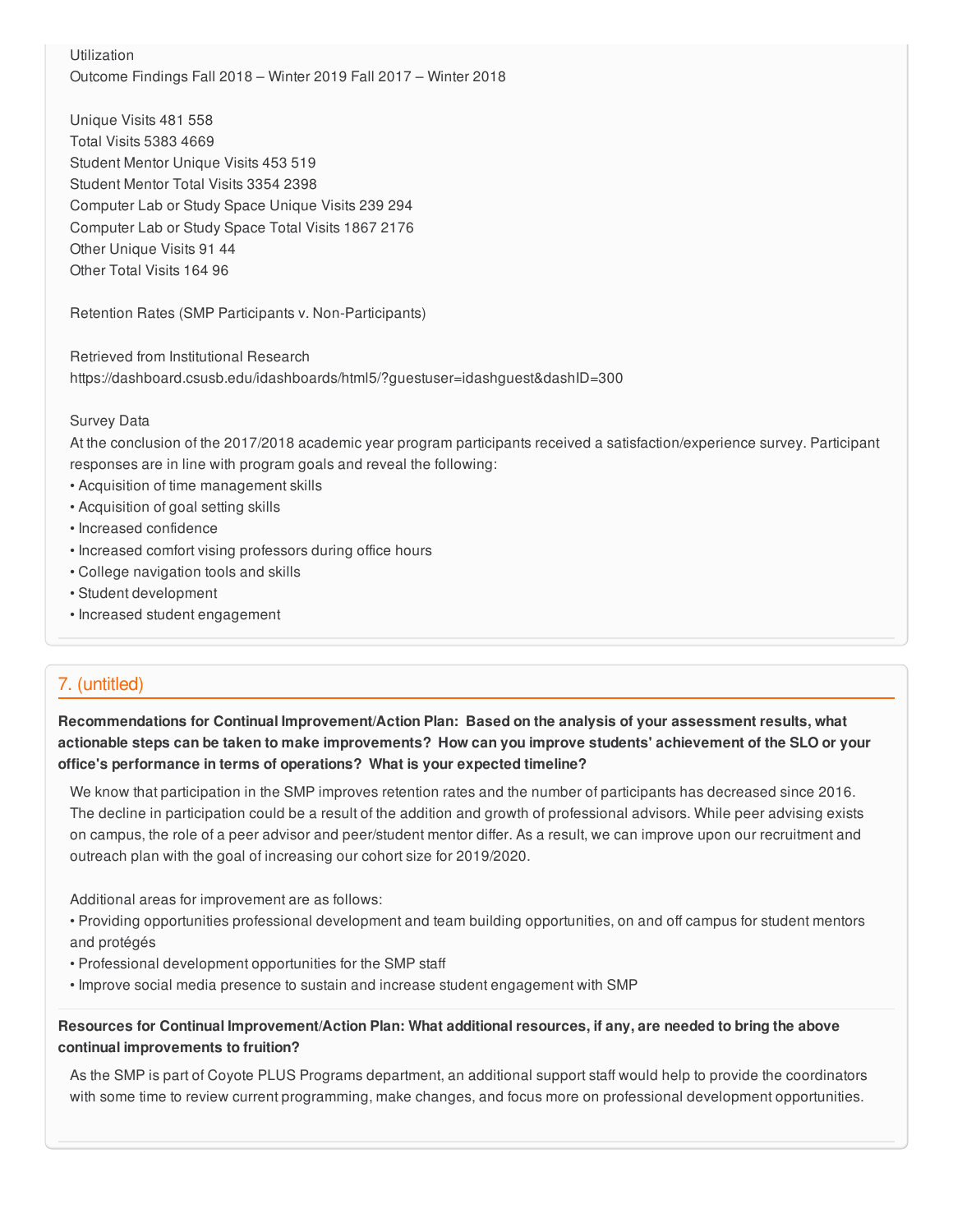## 8. (untitled)

Challenges: If applicable, please list any significant challenges encountered that have affected your ability to fully implement your intended activities or to reach your articulated outcomes. Please also indicate if you need assistance in **addressing these challenges.**

Staffing has been a challenge for the program. Currently there is only one SMP program coordinator for FYE. The coordinator oversees 30-40 student mentors on a daily basis. This limits the coordinator's ability to engage focus on protégé retention and professional development opportunities for mentors. To address this, we hired a temporary staff member to support the SMP programming and students.

# 9. Budget Summary with Alignment to Outcomes and Activities

Budget Summary: Please account for all expenditures of SSI funds for this project using the SSI Annual Report Budget **Summary Template. (The template can be found at <http://ssi.csusb.edu/assessment>.) Upload your completed summary here.**

[Copy\\_of\\_SSI\\_Annual\\_Report\\_Budget\\_Summary\\_Template\\_Tutoring\\_C1230.xlsx](https://surveygizmoresponseuploads.s3.amazonaws.com/fileuploads/98679/3939151/184-90634f240134486a9c8531981060ab3e_Copy_of_SSI_Annual_Report_Budget_Summary_Template_Tutoring_C1230.xlsx)

# 10. (untitled)

Check-in/Usage Report: Please upload any check-in or usage data you have for students who have engaged with your project/program since July 1 through the end of winter quarter. Uploads should be in Excel and include, at minimum, **students' CoyoteIDs; password-protected SPSS files may be submitted via email to Institutional\_Research@csusb.edu.** Additional information such as date(s) of visit(s)/interaction(s) and students' names would also be helpful. (The Office of Institutional Research is working to establish an overall assessment of SSI; to do this, we need your help in collecting and **sharing students' engagement with and usage of SSI-funded projects and programs.)**

# 11. Thank You!

## **New Send Email**

Apr 15, 2019 19:41:05 Success: Email Sent to: bherrera@csusb.edu,sara.demoss@csusb.edu